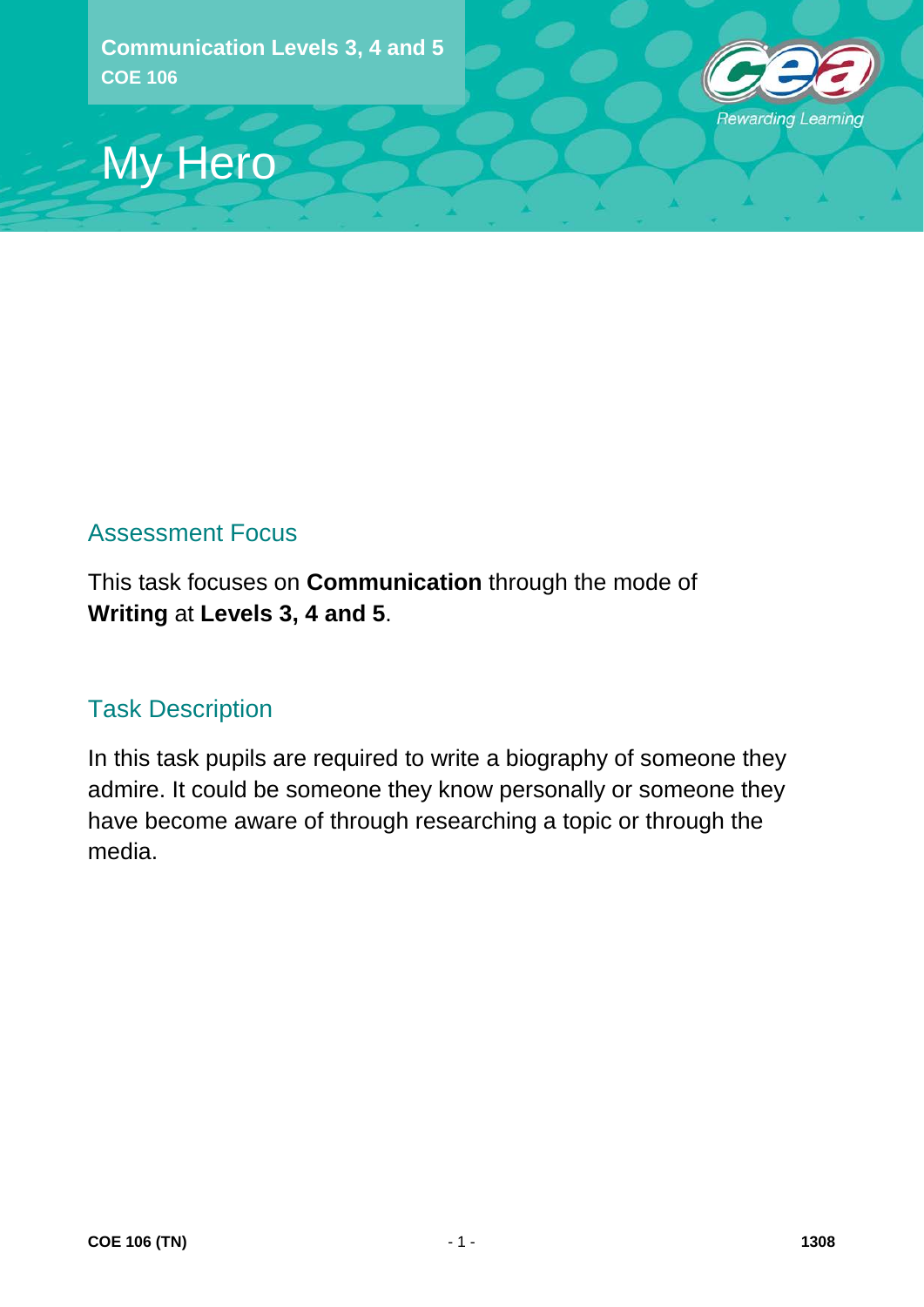

## Prior Knowledge/Experience

To complete this task, pupils should have experience of:

• writing biographies.

### Managing the Task

My Hero

This Writing assessment task is designed to be integrated into normal class work where pupils can be given an opportunity to write a biography of someone they admire.

The subject for biography could come from a wide range of topics and in any of the Areas of Learning. It might be, for example, to write a biography of someone they have become aware of in a history or religion topic. The pupils will plan and write a biography and should be given the opportunity to review their work.

This task focuses on the assessment of Writing, so any Talking and Listening or Reading that pupils undertake while completing the task is not addressed in the assessment section.

Some pupils with language difficulties, including those with a hearing impairment, may need support to access this type of task. Please consult the relevant section in the 'Non-Statutory Guidance: Using Assessment Tasks for Pupils with Special Educational Needs (Primary)'.

### **Pupils should be given the opportunity to:**

#### **Plan**

- decide who will be their hero;
- obtain sufficient information to write a biography;
- decide how they will structure their biography;

#### **Do**

- write a biography of their hero including facts, thoughts and opinions;
- give positive information to explain/justify their choice of hero;
- build a sense of their hero's personality;
- include examples of their hero's exploits or accomplishments or things their hero has said; and

#### **Review**

• think about how successful they have been in painting a positive picture of their hero.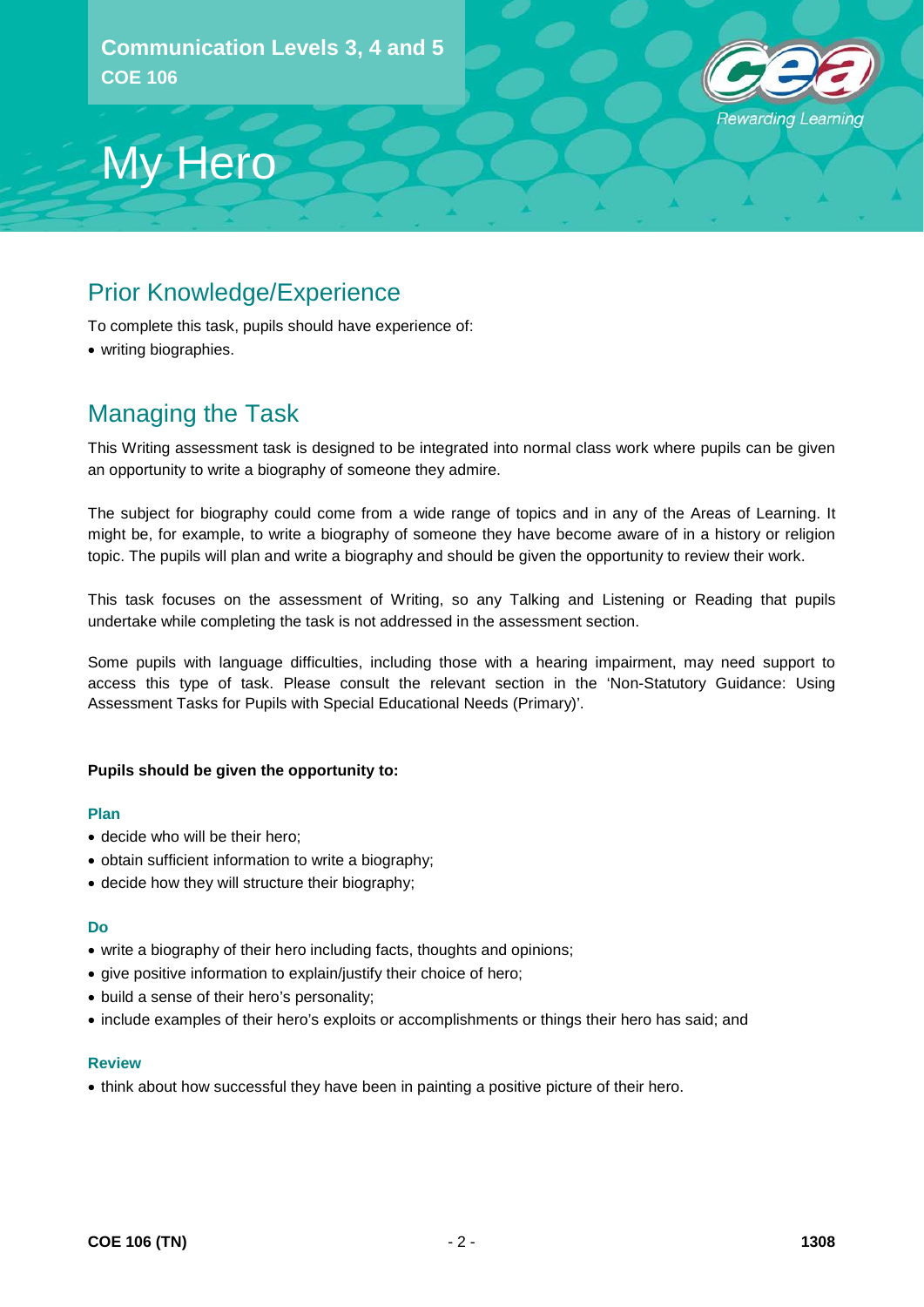

## My Hero

### Assessing Pupils' Responses to the Task

This page sets out the Requirements for Writing. Alongside these are the Progression Statements. The final column shows possible responses that illustrate the standard at Level 3.

| <b>Requirements for Writing</b>                                                                                                                                       | <b>Progression Statements for</b><br>Level 3                                              | Possible pupil responses that illustrate the<br>standard at Level 3                                                                                                                                                                                                |
|-----------------------------------------------------------------------------------------------------------------------------------------------------------------------|-------------------------------------------------------------------------------------------|--------------------------------------------------------------------------------------------------------------------------------------------------------------------------------------------------------------------------------------------------------------------|
| Pupils should be enabled to:                                                                                                                                          | In a range of specified forms<br>and for specified audiences<br>and purposes, pupils can: | Depending on the context, pupils:                                                                                                                                                                                                                                  |
| • talk about, plan and edit<br>work:                                                                                                                                  | • talk about and plan their<br>writing:                                                   | • use the prompts about form, audience and purpose<br>agreed with the teacher when planning their<br>biography;                                                                                                                                                    |
|                                                                                                                                                                       | • make improvements to<br>their writing;                                                  | • make changes to improve their writing based on<br>what they planned to include;                                                                                                                                                                                  |
| • communicate information,<br>meaning, feelings,<br>imaginings and ideas in a<br>clear and organised way;                                                             | • express thoughts, feelings,<br>ideas and opinions;                                      | • communicate their thoughts, feelings and opinions<br>about their hero in a positive way;                                                                                                                                                                         |
|                                                                                                                                                                       | • structure and sequence<br>their writing;                                                | • present the information about their hero in a<br>sequence that builds a positive picture of their hero;                                                                                                                                                          |
|                                                                                                                                                                       | • provide supporting detail<br>using an expanding<br>vocabulary;                          | • give a level of detail that makes their hero<br>interesting for the reader;                                                                                                                                                                                      |
| • develop, express and<br>present ideas in a variety of<br>forms and formats, using<br>traditional and digital<br>resources, for different<br>audiences and purposes; | • use the form appropriately;                                                             | • maintain the form of a biography throughout their<br>writing;                                                                                                                                                                                                    |
| • write with increasing<br>accuracy and proficiency.                                                                                                                  | • start sentences in different<br>ways;                                                   | • vary the beginnings of sentences to make their<br>biography more interesting to read;                                                                                                                                                                            |
|                                                                                                                                                                       | • use basic punctuation and<br>grammar accurately;                                        | • use basic punctuation and grammar accurately and<br>use capital letters, full stops, question marks and<br>exclamation marks;<br>• use basic grammar such as 'I was/We were' and<br>write sentences using verbs, nouns, adjectives and<br>adverbs appropriately; |
|                                                                                                                                                                       | • spell and write frequently<br>used and topic words<br>correctly;                        | • spell frequently used words, and words particular to<br>their hero, correctly using resources to check<br>spelling if necessary;                                                                                                                                 |
|                                                                                                                                                                       | • produce handwriting which<br>is accurately formed and<br>consistent in size.            | • produce handwriting which is accurately formed<br>and consistent in size (if applicable).                                                                                                                                                                        |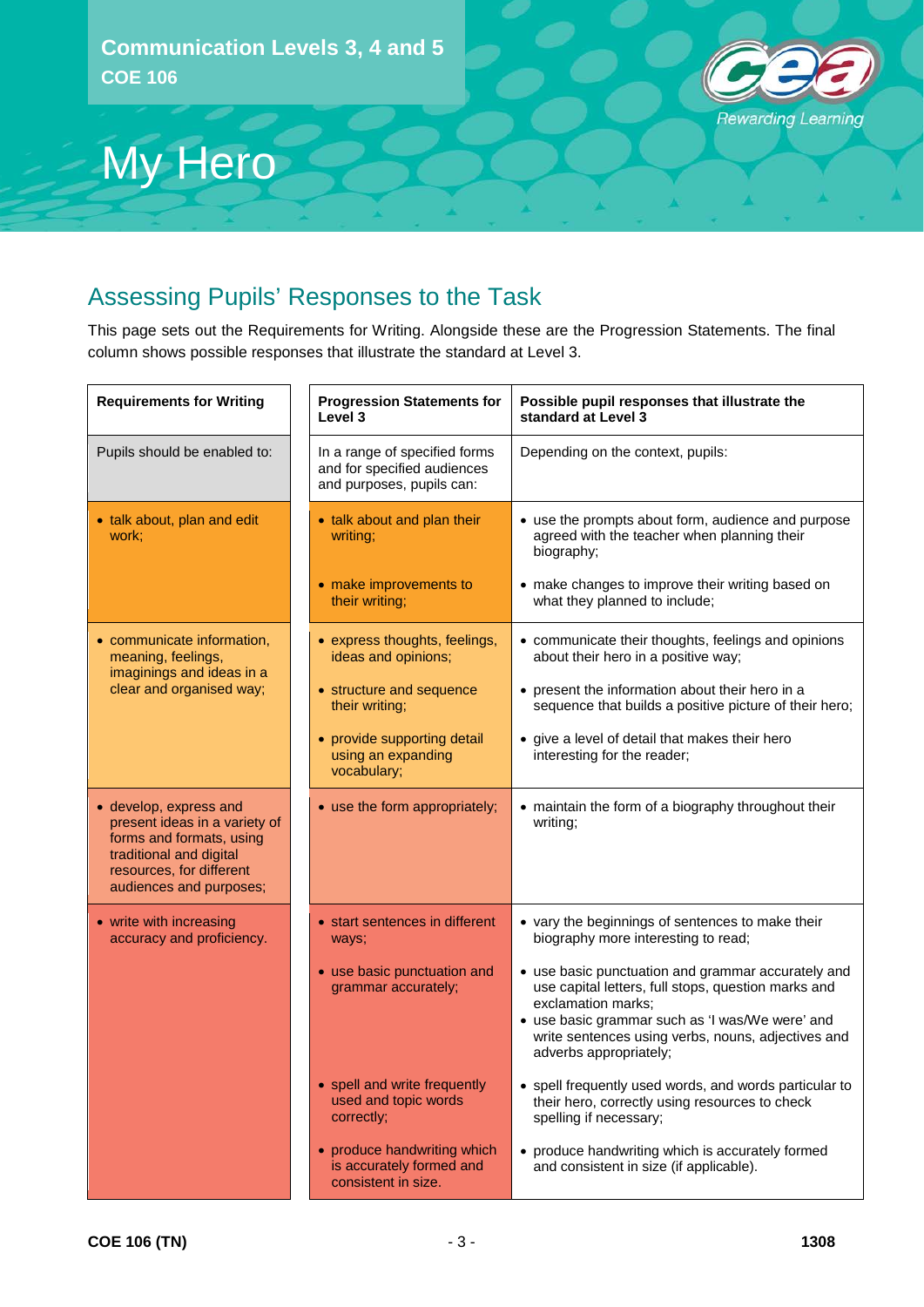# **Rewarding Learning**

# My Hero

### Assessing Pupils' Responses to the Task

This page sets out the Requirements for Writing. Alongside these are the Progression Statements. The final column shows possible responses that illustrate the standard at Level 4.

| <b>Requirements for Writing</b>                                                                                                                                       | <b>Progression Statements for</b><br>Level 4                                             | Possible pupil responses that illustrate the<br>standard at Level 4                                                                                        |
|-----------------------------------------------------------------------------------------------------------------------------------------------------------------------|------------------------------------------------------------------------------------------|------------------------------------------------------------------------------------------------------------------------------------------------------------|
| Pupils should be enabled to:                                                                                                                                          | In a range of forms, for<br>different audiences and<br>purposes, pupils can:             | Depending on the context, pupils:                                                                                                                          |
| • talk about, plan and edit<br>work:                                                                                                                                  | • plan and make use of<br>planning;                                                      | • plan how they will write their biography and how<br>they will use paragraphs to deal with different<br>aspects of their hero's life;                     |
|                                                                                                                                                                       | • check writing to make<br>improvements in accuracy<br>and meaning;                      | • check their writing to ensure that they have given<br>sufficient information about their hero and that they<br>have written it in a positive way;        |
| • communicate information,<br>meaning, feelings,<br>imaginings and ideas in a<br>clear and organised way;                                                             | • express thoughts, feelings,<br>ideas and opinions, giving<br>reasons when appropriate; | • communicate their thoughts, feelings, ideas and<br>opinions about their hero saying what they think is<br>important in his/her life;                     |
|                                                                                                                                                                       | • structure writing, including<br>using paragraphs;                                      | • use paragraphs, as planned, to give information<br>about their hero in a structured way, and ensure<br>their writing builds a positive picture;          |
|                                                                                                                                                                       | • express meaning clearly,<br>using an appropriate<br>vocabulary and level of<br>detail: | • give sufficient detail and use complimentary<br>language to illustrate the positive aspects of their<br>hero's life and to create a positive impression; |
| • develop, express and<br>present ideas in a variety of<br>forms and formats, using<br>traditional and digital<br>resources, for different<br>audiences and purposes; | $\bullet$ choose from and use a<br>range of forms, as<br>appropriate;                    | • choose a form suitable to fulfil the task, for<br>example, use the form of a magazine article if the<br>biography is for publication in a magazine;      |
| • write with increasing<br>accuracy and proficiency.                                                                                                                  | • vary word order and use<br>linking words within<br>sentences:                          | • write sentences which are interesting and contain<br>sufficient detail about their hero to make them<br>informative;                                     |
|                                                                                                                                                                       | • use a range of punctuation<br>accurately;                                              | • extend punctuation to include commas,<br>apostrophes or speech marks, for example, when<br>quoting something their hero has said;                        |
|                                                                                                                                                                       | • use accurate grammar and<br>spelling on most occasions.                                | • use tenses appropriately within the biography and<br>spell the majority of commonly used words<br>correctly.                                             |